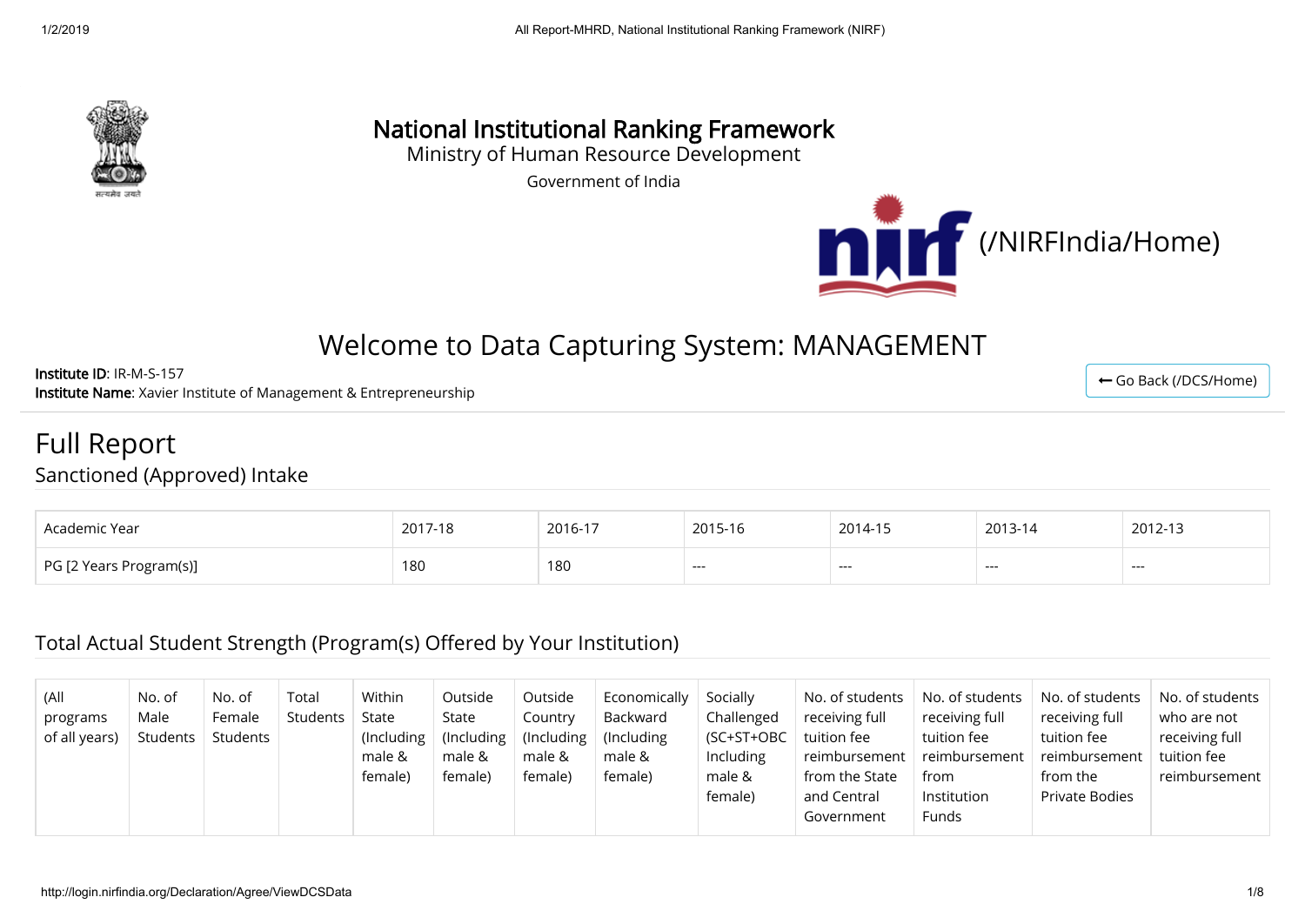| (All<br>programs<br>of all years) | No. of<br>Male<br>Students | No. of<br>Female<br>Students | Total<br>Students | Within<br>State<br>(Including<br>male &<br>female) | Outside<br>State<br>(Including)<br>male &<br>female) | Outside<br>Country<br>(Including<br>male &<br>female) | Economically<br>Backward<br>(Including)<br>male &<br>female) | Socially<br>Challenged<br>(SC+ST+OBC<br><b>Including</b><br>male &<br>female) | No. of students<br>receiving full<br>tuition fee<br>reimbursement<br>from the State<br>and Central<br>Government | No. of students<br>receiving full<br>tuition fee<br>reimbursement<br>from<br>Institution<br>Funds | No. of students<br>receiving full<br>tuition fee<br>reimbursement<br>from the<br>Private Bodies | No. of students<br>who are not<br>receiving full<br>tuition fee<br>reimbursement |
|-----------------------------------|----------------------------|------------------------------|-------------------|----------------------------------------------------|------------------------------------------------------|-------------------------------------------------------|--------------------------------------------------------------|-------------------------------------------------------------------------------|------------------------------------------------------------------------------------------------------------------|---------------------------------------------------------------------------------------------------|-------------------------------------------------------------------------------------------------|----------------------------------------------------------------------------------|
| PG [2 Years<br>Program(s)]        | 179                        | 181                          | 360               | 37                                                 | 323                                                  |                                                       | 6                                                            | 23                                                                            | ຳ                                                                                                                |                                                                                                   |                                                                                                 | 18                                                                               |

# Placement & Higher Studies

| Academic<br>Year | No. of first year<br>students intake in the<br>year | No. of first year students<br>admitted in the year | Academic<br>Year | No. of students graduating in<br>minimum stipulated time | No. of<br>students<br>placed | Median salary of placed<br>graduates (Amount in Rs.) | No. of students selected<br>for Higher Studies |
|------------------|-----------------------------------------------------|----------------------------------------------------|------------------|----------------------------------------------------------|------------------------------|------------------------------------------------------|------------------------------------------------|
| $(2014-15)$      | 180                                                 | 180                                                | $(2015-16)$      | 165                                                      | 145                          | 625000 (Six lakhs twenty<br>five thousand)           | 2                                              |
| $(2015-16)$      | 180                                                 | 180                                                | $(2016-17)$      | 162                                                      | 147                          | 625000 (Six lakhs twenty<br>five thousand)           | 3                                              |
| $(2016-17)$      | 180                                                 | 180                                                | $(2017-18)$      | 180                                                      | 170                          | 675000 (Six lakhs fourty<br>three thousand)          | $\overline{2}$                                 |

#### Ph.D Student Details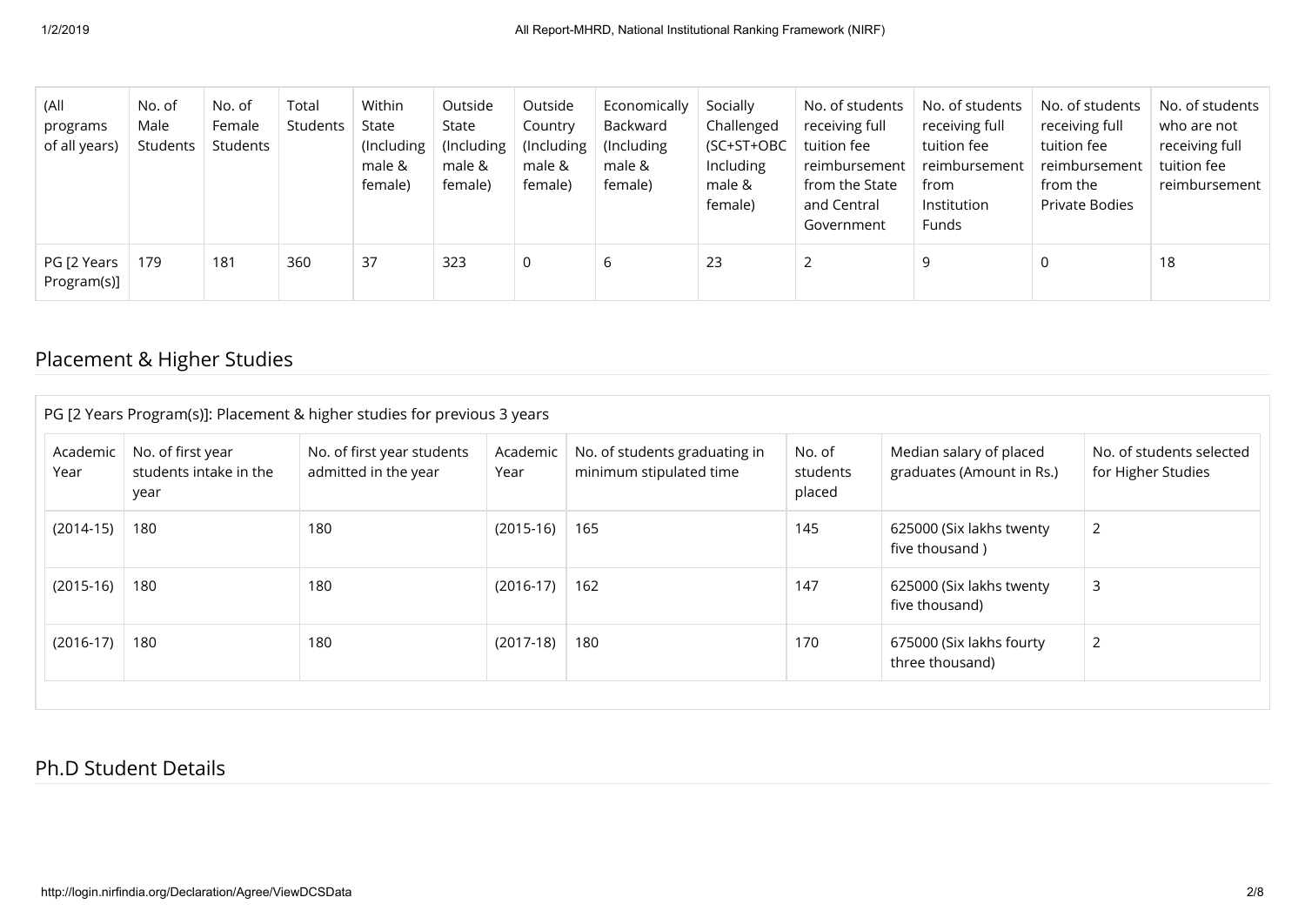| Ph.D (Student pursuing doctoral program till 2017-18; Students admitted in the academic year 2018-19 should not be entered here.) |         |                       |         |          |  |  |  |  |
|-----------------------------------------------------------------------------------------------------------------------------------|---------|-----------------------|---------|----------|--|--|--|--|
|                                                                                                                                   |         | <b>Total Students</b> |         |          |  |  |  |  |
| Full Time                                                                                                                         |         | 0                     |         |          |  |  |  |  |
| Part Time                                                                                                                         |         | 8                     |         |          |  |  |  |  |
|                                                                                                                                   |         |                       |         |          |  |  |  |  |
| No. of Ph.D students graduated (including Integrated Ph.D)                                                                        |         |                       |         |          |  |  |  |  |
|                                                                                                                                   | 2017-18 |                       | 2016-17 | 2015-16  |  |  |  |  |
| Full Time                                                                                                                         | 0       |                       | 0       | $\Omega$ |  |  |  |  |
| Part Time                                                                                                                         | 0       |                       | 0       |          |  |  |  |  |
|                                                                                                                                   |         |                       |         |          |  |  |  |  |

# Financial Resources: Utilised Amount for the Capital & Operational expenditure for previous 3 years

| Financial Year                                                                                       | 2017-18                                                                                   | 2016-17                                                                                | 2015-16                                                        |  |  |  |  |
|------------------------------------------------------------------------------------------------------|-------------------------------------------------------------------------------------------|----------------------------------------------------------------------------------------|----------------------------------------------------------------|--|--|--|--|
|                                                                                                      | Utilised Amount                                                                           | Utilised Amount                                                                        | Utilised Amount                                                |  |  |  |  |
| Annual Capital Expenditure on Academic Activities and Resources (excluding expenditure on buildings) |                                                                                           |                                                                                        |                                                                |  |  |  |  |
| Library                                                                                              | 2678840 (Twenty six lakhs and sev<br>enty eight thousand eight hundred<br>and forty only) | 2353480 (Twenty three lakhs fifty t<br>hree thousand four hundred and e<br>ighty only) | 1843002 (Eighteen lakhs forty thre<br>e thousand and two only) |  |  |  |  |
| New Equipment for Laboratories                                                                       | 521885 (Five lakhs twenty one thou<br>sand eight hundred and eighty five<br>only)         | 650250 (Six lakhs fifty thousand tw<br>o hundred and fifty only)                       | 552500 (Five lakhs fifty two thousa<br>nd five hundred only)   |  |  |  |  |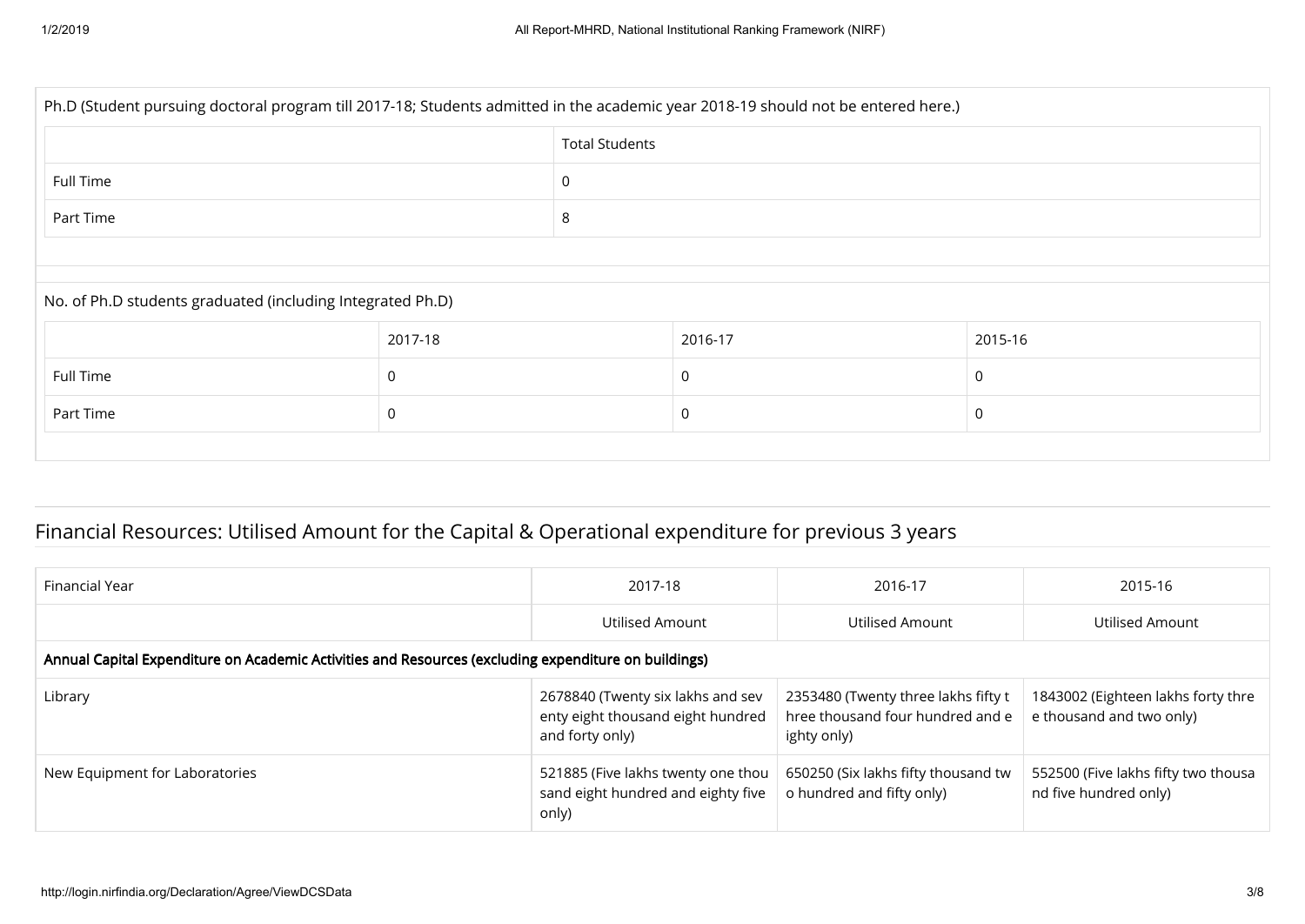| Financial Year                                                                                                                                   | 2017-18                                                                                                      | 2016-17                                                                                                | 2015-16                                                                                                    |  |  |  |
|--------------------------------------------------------------------------------------------------------------------------------------------------|--------------------------------------------------------------------------------------------------------------|--------------------------------------------------------------------------------------------------------|------------------------------------------------------------------------------------------------------------|--|--|--|
|                                                                                                                                                  | Utilised Amount                                                                                              | Utilised Amount                                                                                        | <b>Utilised Amount</b>                                                                                     |  |  |  |
| Other expenditure on creation of Capital Assets (excluding expenditure<br>on Land and Building)                                                  | 5823334 (Fifty eight lakhs twenty t<br>hree thousand three hundred and<br>thirty four only)                  | 6352875 (Sixty three lakhs fifty two<br>thousand eight hundred and seven<br>ty five only)              | 6523500 (Sixty five lakhs twenty thr<br>ee thousand five hundred only)                                     |  |  |  |
| <b>Annual Operational Expenditure</b>                                                                                                            |                                                                                                              |                                                                                                        |                                                                                                            |  |  |  |
| Salaries (Teaching and Non Teaching staff)                                                                                                       | 42237137 (Four crores twenty two I<br>akhs thirty seven thousand one hu<br>ndred and thirty seven only only) | 38283945 (Three crores eighty two<br>lakhs eighty three thousand nine h<br>undred and forty five only) | 33968373 (Three crores thirty nine<br>lakhs sixty eight thousand three hu<br>ndred and seventy three only) |  |  |  |
| Maintenance of Academic Infrastructure or consumables, other running<br>expenditures etc. (excluding maintenance of hostels and allied services) | 13826210 (One crore thirty eight la<br>khs twenty six thousand two hundr<br>ed and ten only)                 | 11145030 (One crore eleven lakhs f<br>orty five thousand and thirty only)                              | 9260308 (Ninety two lakhs sixty th<br>ousand three hundred and eight o<br>nly)                             |  |  |  |
| Seminars/Conferences/Workshops                                                                                                                   | 2047773 (Twenty lakhs forty seven<br>thousand seven hundred and seve<br>nty three only)                      | 2052165 (Twenty lakhs fifty two th<br>ousand one hundred and sixty five<br>only)                       | 2574638 (Twenty five lakhs seventy<br>four thousand six hundred and thir<br>ty eight only)                 |  |  |  |

# Sponsored Research Details

| Financial Year                           | 2017-18 | 2016-17 | 2015-16 |
|------------------------------------------|---------|---------|---------|
| Total no. of Sponsored Projects          | U       |         |         |
| Total no. of Funding Agencies            | -U      |         |         |
| Total Amount Received (Amount in Rupees) | -U      |         |         |
| Amount Received in Words                 | Zero    | Zero    | Zero    |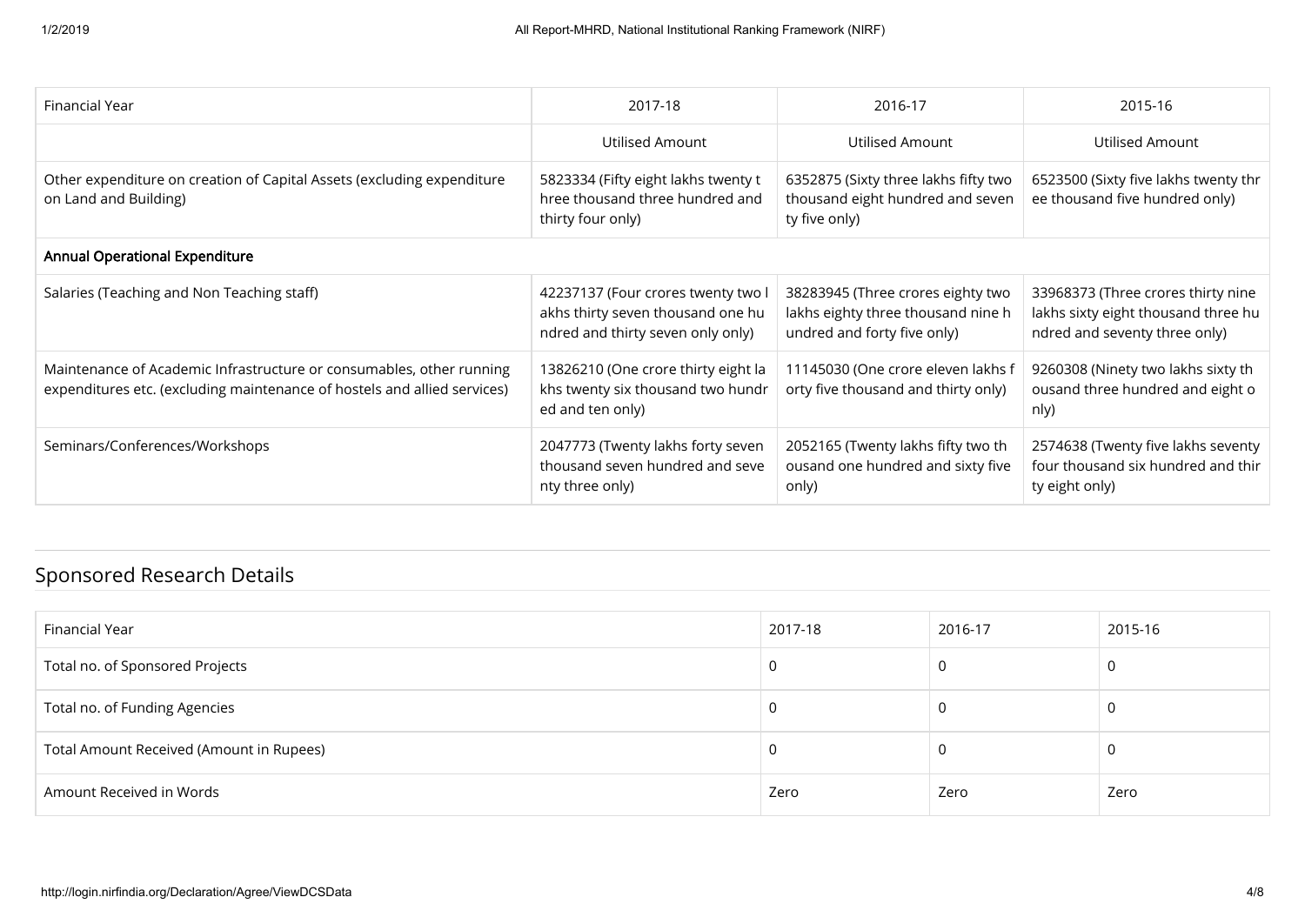### Consultancy Project Details

| Financial Year                           | 2017-18                                | 2016-17       | 2015-16                        |
|------------------------------------------|----------------------------------------|---------------|--------------------------------|
| Total no. of Consultancy Projects        | 9                                      |               | 10                             |
| Total no. of Client Organizations        |                                        |               |                                |
| Total Amount Received (Amount in Rupees) | 3320000                                | 200000        | 350000                         |
| Amount Received in Words                 | Thirty three lakh twenty thousand only | Two lakh only | Three lakh fifty thousand only |

### Executive Development Programs (Minimum one year duration)

| Financial Year                              | 2017-18 | 2016-17 | 2015-16 |
|---------------------------------------------|---------|---------|---------|
| Total no. of Executive Development Programs |         | 0       | 0       |
| Total no. of Participants                   |         | υ       | 0       |
| Total Annual Earnings (Amount in Rupees)    |         | υ       | U       |
| <b>Total Annual Earnings in Words</b>       | Zero    | Zero    | Zero    |

## PCS Facilities: Facilities of physically challenged students

| 1. Do your institution buildings have Lifts/Ramps? | $\perp$ Yes, more than 80% of the<br>buildings |
|----------------------------------------------------|------------------------------------------------|
|----------------------------------------------------|------------------------------------------------|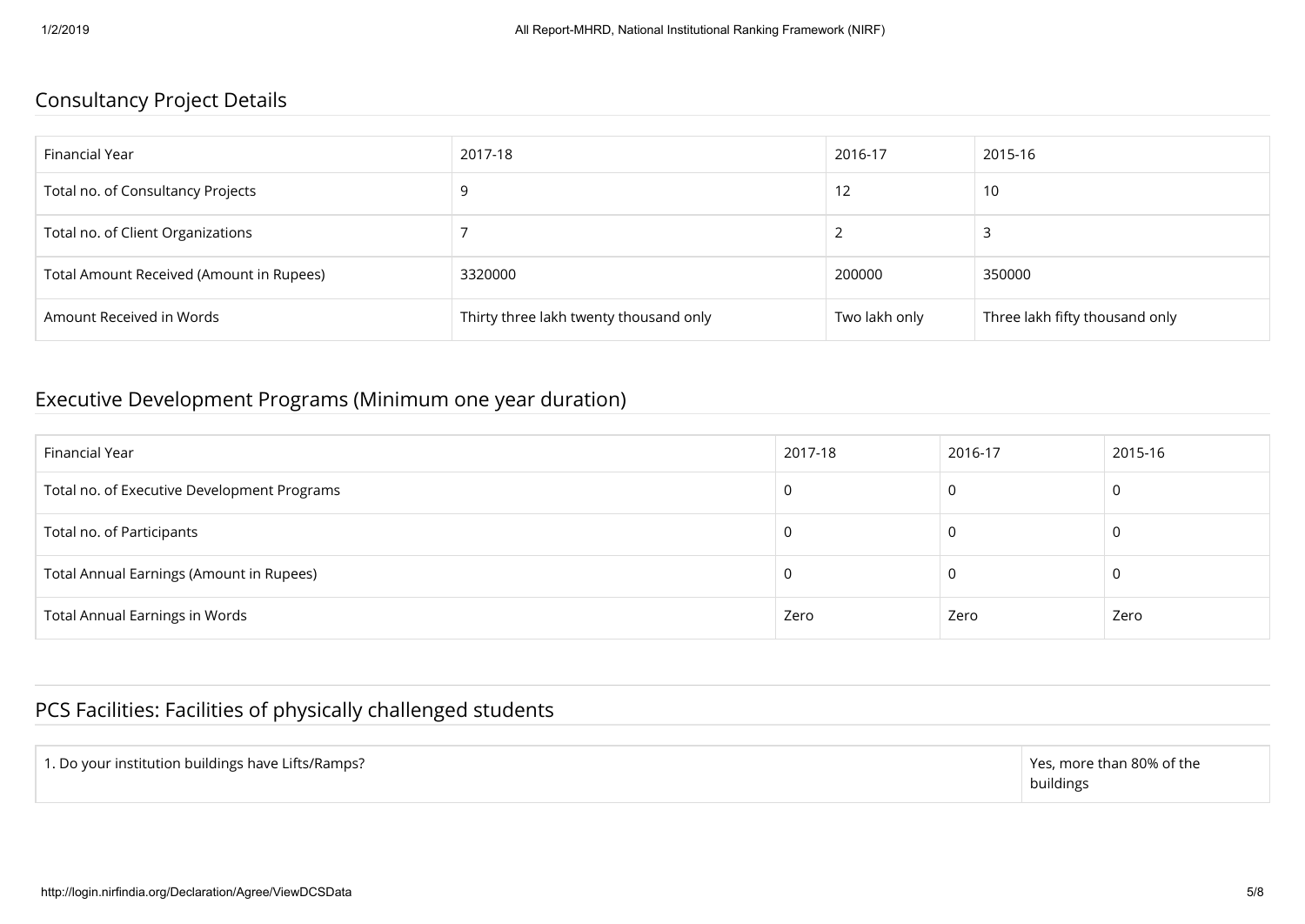| 2. Do your institution have provision for walking aids, includingwheelchairs and transportation from one building to another for handicapped<br>students? | Yes                                                    |
|-----------------------------------------------------------------------------------------------------------------------------------------------------------|--------------------------------------------------------|
| 3. Do your institution buildings have specially designed toilets for handicapped students?                                                                | $^{\mathrm{+}}$ Yes, more than 60% of the<br>buildings |

### Faculty Details

1. How many faculty members of your institution have received highly reputed national/international awards/recognition from Central government agencies in the previous year (2017-18)?

| Srno           | Name                          | Age | Designation                                      | Gender | Qualification | Experience (In<br>Months) | Is Associated<br>Last Year | Currently working with<br>institution? | Joining<br>Date     | Leaving<br>Date          | Association<br>type |
|----------------|-------------------------------|-----|--------------------------------------------------|--------|---------------|---------------------------|----------------------------|----------------------------------------|---------------------|--------------------------|---------------------|
|                | Dr Rani Meena                 | 48  | Assistant Professor                              | Female | Ph.D          | 264                       | Yes                        | Yes                                    | $21 - 04 -$<br>2014 | $\hspace{0.05cm} \ldots$ | Regular             |
| $\overline{2}$ | Dr Jaffer Naseer<br>Mohammed  | 68  | Professor                                        | Male   | Ph.D          | 576                       | Yes                        | Yes                                    | 01-06-<br>2009      | $\hspace{0.05cm} \ldots$ | Regular             |
| 3              | Kuriakose Thadathil<br>Joseph | 68  | <b>Assistant Professor</b>                       | Male   | MBA           | 532                       | Yes                        | Yes                                    | 07-08-<br>2010      | $\hspace{0.05cm} \ldots$ | Regular             |
| 4              | Varghese Joy                  | 65  | Dean / Principal / Director /<br>Vice Chancellor | Male   | MBA           | 492                       | Yes                        | Yes                                    | $03-10-$<br>2012    | $\hspace{0.05cm} \ldots$ | Regular             |
| 5              | SHANMUGAM G                   | 49  | Associate Professor                              | Male   | M.Tech        | 300                       | Yes                        | Yes                                    | 27-06-<br>2016      | $\hspace{0.05cm} \ldots$ | Regular             |
| 6              | RAGESH T S                    | 33  | Assistant Professor                              | Male   | <b>NET</b>    | 120                       | Yes                        | Yes                                    | 24-06-<br>2016      | $\hspace{0.05cm} \ldots$ | Regular             |

1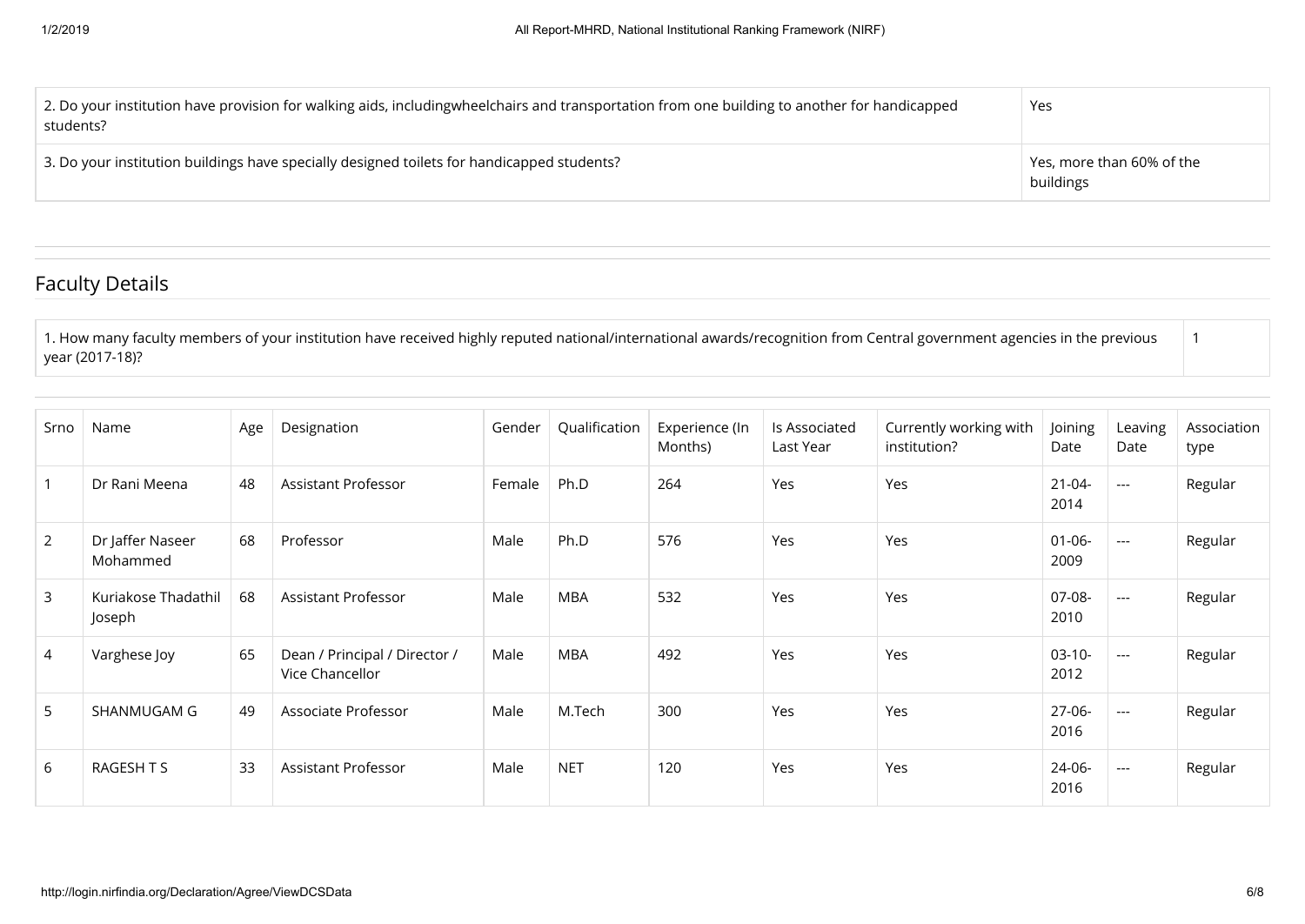| $\overline{7}$ | <b>ANAND</b><br>SRINIVASAN  | 47 | <b>Assistant Professor</b>                       | Male   | <b>MBA</b>          | 153 | Yes       | Yes | 29-09-<br>2016      | ---                                                 | Regular |
|----------------|-----------------------------|----|--------------------------------------------------|--------|---------------------|-----|-----------|-----|---------------------|-----------------------------------------------------|---------|
| 8              | Dr A Anantharaman           | 70 | Professor                                        | Male   | Ph.D                | 552 | <b>No</b> | Yes | $30 - 01 -$<br>2017 | ---                                                 | Regular |
| 9              | MVSPeriSastry               | 72 | Professor                                        | Male   | Ph.D                | 612 | <b>No</b> | Yes | $02 - 02 -$<br>2017 | $\overline{a}$                                      | Regular |
| 10             | Dr P Amalanathan            | 58 | Associate Professor                              | Male   | Ph.D                | 432 | No        | Yes | $15-06-$<br>2017    | $\mathbb{H}^{\mathbb{H}^{\mathbb{H}}}$              | Regular |
| 11             | Dr Mary Metilda<br>Jayaraj  | 50 | Assistant Professor                              | Female | Ph.D                | 324 | No        | Yes | $07-01-$<br>2017    | $\mathbb{H}^{\mathbb{H}^{\mathbb{H}}}_{\mathbb{H}}$ | Regular |
| 12             | Platosen<br>Samarasam       | 36 | Assistant Professor                              | Male   | <b>PGDM</b>         | 180 | No        | Yes | $16-01-$<br>2017    | ---                                                 | Regular |
| 13             | Dr Manimala<br>Mathew James | 68 | Dean / Principal / Director /<br>Vice Chancellor | Male   | Ph.D                | 551 | Yes       | Yes | $01 - 07 -$<br>2015 | ---                                                 | Regular |
| 14             | Jaiphince Joseph            | 31 | Lecturer                                         | Female | M.COM               | 60  | No        | Yes | $20-02-$<br>2017    | $\overline{a}$                                      | Regular |
| 15             | Suryanarayanan              | 69 | Other                                            | Male   | <b>PGDM</b>         | 480 | Yes       | Yes | $01 - 01 -$<br>2017 | $\overline{\phantom{a}}$                            | Other   |
| 16             | Puneet Kumar                | 38 | Assistant Professor                              | Male   | <b>MBA</b>          | 29  | Yes       | Yes | 25-09-<br>2017      | $\overline{\phantom{a}}$                            | Regular |
| 17             | Chetan Chitre               | 45 | Assistant Professor                              | Male   | M.A.<br>(Economics) | 78  | Yes       | Yes | $01 - 05 -$<br>2018 | ---                                                 | Regular |
| 18             | Dr D Sangeetha              | 34 | Assistant Professor                              | Female | Ph.D                | 36  | Yes       | Yes | $12 - 02 -$<br>2018 | ---                                                 | Regular |
| 19             | Dr Rony George<br>Kurien    | 55 | Dean / Principal / Director /<br>Vice Chancellor | Male   | Ph.D                | 420 | No        | Yes | 13-08-<br>2018      | ---                                                 | Regular |